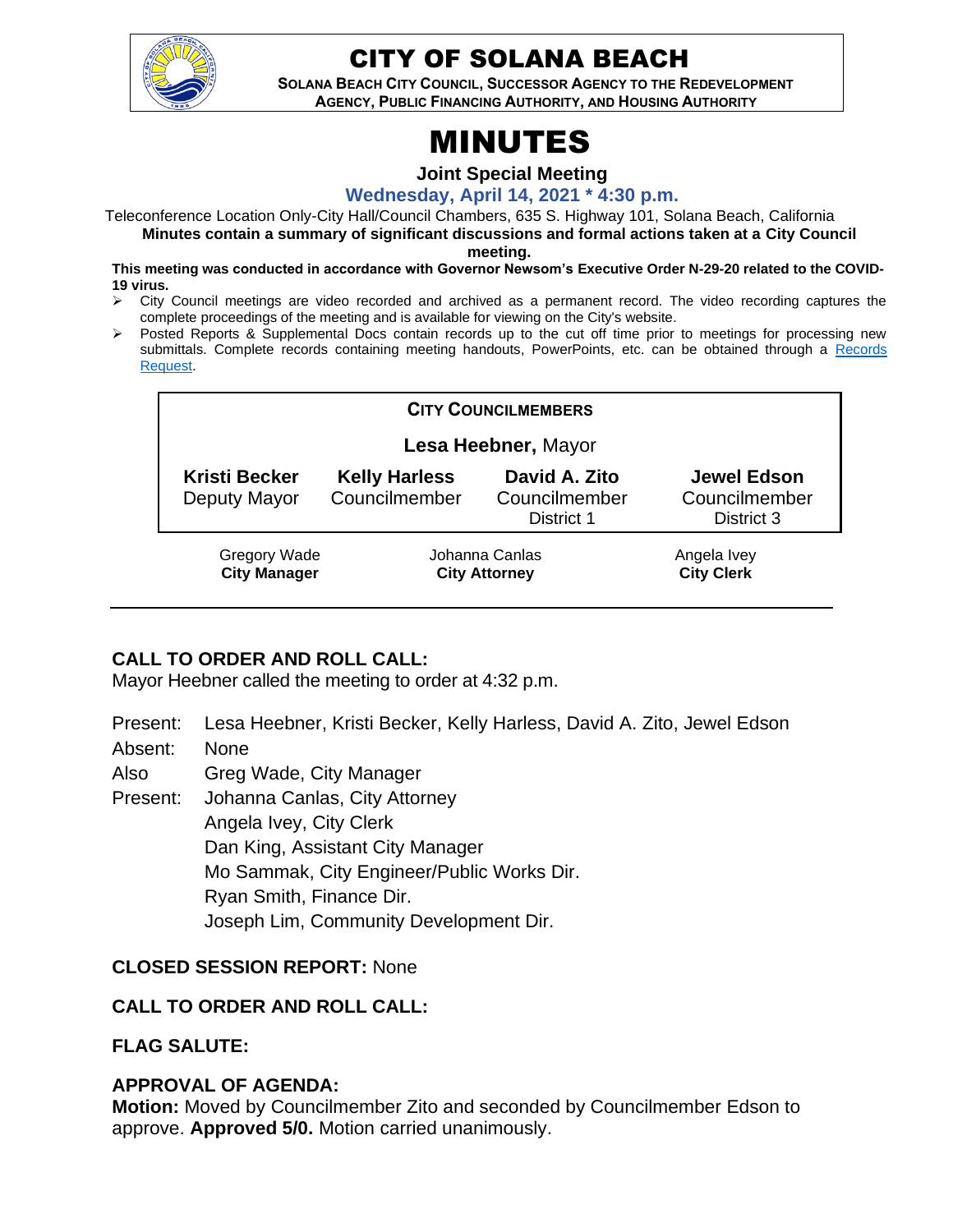# **D. STAFF REPORTS: (D.1.)**

*Note to Public: Refer to Public Participation for information on how to submit public comment.*  Any member of the public may address the City Council on an item of concern by submitting written correspondence for the record to be filed with the record or by registering to join the virtual meeting online to speak live, per the Public Participation instructions on the Agenda. The maximum time allotted for each speaker is THREE MINUTES (SBMC 2.04.190).

#### **D.1. Draft Work Plan for Fiscal Year 2021/2022** (File 0410-08)**.**

Recommendation: That the City Council

1. Receive public input and review, discuss and provide direction on potential modifications to the draft Fiscal Year 2021/22 Work Plan and provide direction to Staff.

[Item D.1. Report \(click here\)](https://solanabeach.govoffice3.com/vertical/Sites/%7B840804C2-F869-4904-9AE3-720581350CE7%7D/uploads/D.1._Report_(click_here)_04-14-21_O.pdf) 

[Item D.1. Updated Report #1 \(upd. 4-14 at 2:45pm\)](https://solanabeach.govoffice3.com/vertical/Sites/%7B840804C2-F869-4904-9AE3-720581350CE7%7D/uploads/Item_D.1._Updated_Report_1_-_4-14_(115pm)_-_O.pdf)

[Item D.1. Supplemental Docs \(upd. 4-14](https://solanabeach.govoffice3.com/vertical/Sites/%7B840804C2-F869-4904-9AE3-720581350CE7%7D/uploads/Item_D.1._Supplemental_Docs_(upd._4-14_at_215pm)_-_O.pdf) at 2:45pm)

*Posted Reports & Supplemental Docs contain records up to the cut off time, prior to the start of the meeting, for processing new submittals. The final official record containing handouts, PowerPoints, etc. can be obtained through a Records Request to the City Clerk's Office.*

Greg Wade, City Manager, introduced the item.

Dan King, Assistant City Manager, Joe Lim, Community Development Dir., Mo Sammak, Public Works/Engineering Dir., Ryan Smith, Finance Manager, presented sections of the PowerPoint (on file).

Jonathan Goodmacher, Shawn McGarry, Peter Zahn, and Heidi Dewar presented a PowerPoint (on file) regarding the Climate Action Commissioners' recommendations for the 2021-2022 Work Plan including Electric Vehicles (EV) charging stations, charger ready wiring in commercial, multi-family and residential structures, grant funding for more EV chargers, EV parking, increasing bicycle commuting, decarbonizing electricity supply and electrify transportation and buildings, trees and vegetation for climate resilience and adaptation, renewing implementation of a 2019 Ordinance related to disposable plastics, further implementation of the Organic Waste Reduction Program, increased education and outreach regarding the Climate Action Plan, and development of a social equity component.

Johnathon Collopy spoke about the Kindness Project, City staff serving on the Kindness Team, a kindness logo, encouraging outreach and the spread of the kindness culture through e-blasts, an events and celebrations calendar, a landing page on the website, an App or phone number to report kind acts in the City, social media, banners, murals, and working with the Chamber of Commerce, schools, businesses, and residents.

Captain Jason Shook, Marine Safety, Chief Mike Stein, Solana Beach Fire Department, and Captain Herb Taft, San Diego County Sheriff's Department, continued presenting sections of the PowerPoint (on file) related to Public Safety.

Council discussed executing the "committed" elements that are within the housing plan during this fiscal year, maintaining some of the outdoor dining areas, extending the Covid dining TUP through the Summer, workshops for the Eden Garden Specific Plan, possible grants for the Marine Safety Center remodel, the parcel purchased next to La Colonia Park, the La